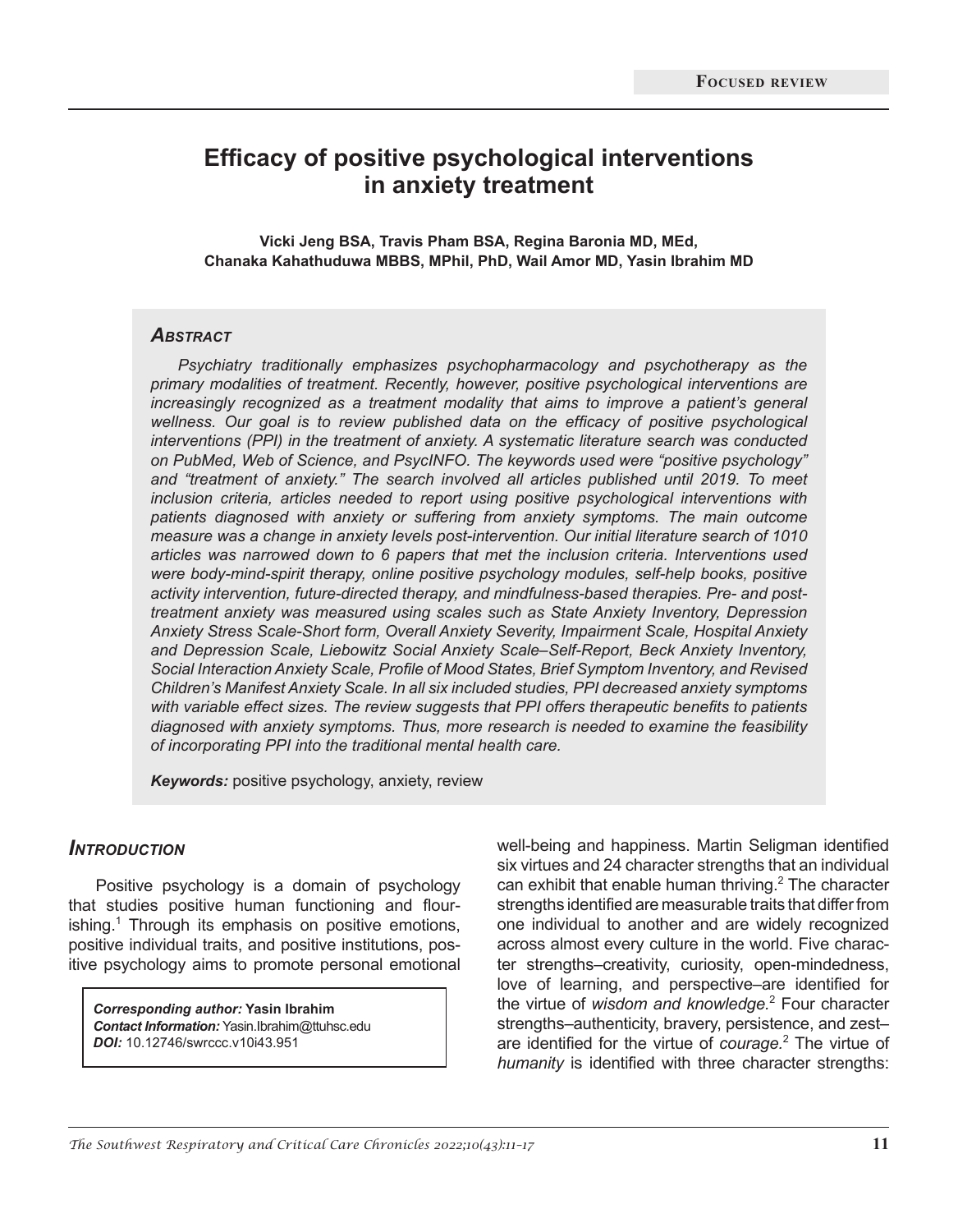kindness, love, and social intelligence.<sup>2</sup> Three character strengths identified for the virtue of *justice* are fairness, leadership, and teamwork.<sup>2</sup> The four character strengths identified for the virtue of *temperance* are forgiveness, modesty, prudence, and self-regulation.2 The five character strengths identified for the virtue of *transcendence* are appreciation of beauty and excellence, gratitude, hope, humor, and religiousness.<sup>2</sup>

Recent studies have demonstrated the role that positive psychology has in influencing one's ability to cope with adverse and stressful events,<sup>3,4</sup> which suggests that positive psychology interventions may be of therapeutic interest in ameliorating anxiety symptoms in patients. While many models of psychotherapy may not be labeled explicitly as positive psychology interventions, many of these do target and influence the 24 character strengths identified by Seligman. The goal of our study was to perform a systematic literature review of studies that used psychotherapeutic interventions that target one or more of positive psychology's 24 character strengths in the treatment of anxiety.

# *Methods*

Systematic literature searches were performed on PubMed, Web of Science, and PsycINFO for publications in the past thirty years. The search phrase used was "positive psychology AND treatment of anxiety." Inclusion criteria included English language publications and positive psychology interventions that targeted anxiety symptoms. Articles that did not measure anxiety levels both pre-and post-intervention were excluded.

Subsequent screening by title first, abstract second, and full text last excluded duplicates and articles that did not mention a positive psychology intervention for anxiety. Agreement among reviewers was obtained for article inclusion and exclusion.

# *Data Extraction*

Data were extracted from the eligible manuscripts into pre-defined data fields. Sample size, the scale used to measure depression symptoms severity, mean post- vs. pre-intervention changes in anxiety scores and standard deviation of post- vs. pre-intervention changes in anxiety scores of the intervention (i.e. positive psychology) and control groups were extracted from the eligible full-text articles. When only the standard deviations of marginal means were available, the standard deviations of mean differences were imputed using the methods described in Cochrane Handbook.<sup>5</sup> In addition, the following data of the intervention group were extracted as potential covariates of the above outcomes: mean age of participants, the proportion of females, proportion of participants received ≥12 years of education, the proportion of participants who were employed, the proportion of participants who had a partner / were married. Furthermore, the year of publication and duration of intervention were extracted as potential covariates. Only two articles reported outcomes of delayed follow-up after an intervention. As such, a meta-analysis was not performed on the delayed outcomes of the interventions on anxiety.

### *Data analysis*

A DerSimonian-Laird random-effects metaanalysis was performed using the 'meta' package (version 4.11-0) in R statistical software (version 3.6.2) to examine the pooled standardized intervention vs. control group difference in post- vs. preintervention change of anxiety scores. The consistency of the meta-analysis findings was examined in a series of leave-one-out sensitivity analyses.<sup>6</sup> Given that under-reporting and publication bias could result in biased (i.e., smaller) estimates, publication bias was examined using funnel plots and to impute effectsizes of missing (i.e., unpublished/unreported) studies via the trim-and-fill method.<sup>7,8</sup> Heterogeneity of effect sizes was quantified by calculating the Higgins'  $I^2$  statistic.<sup>9,10</sup> Even though we intended to perform metaregression analyses to account for heterogeneity, this was not possible due to the minimal heterogeneity of observed effect sizes.

# *Results*

The initial electronic database search yielded 1010 articles before being narrowed to 6 papers that fully met the selection criteria (Table 1). The total sample size for all 6 articles was 469, with individual studies ranging from a sample size of 28 to 167. Four articles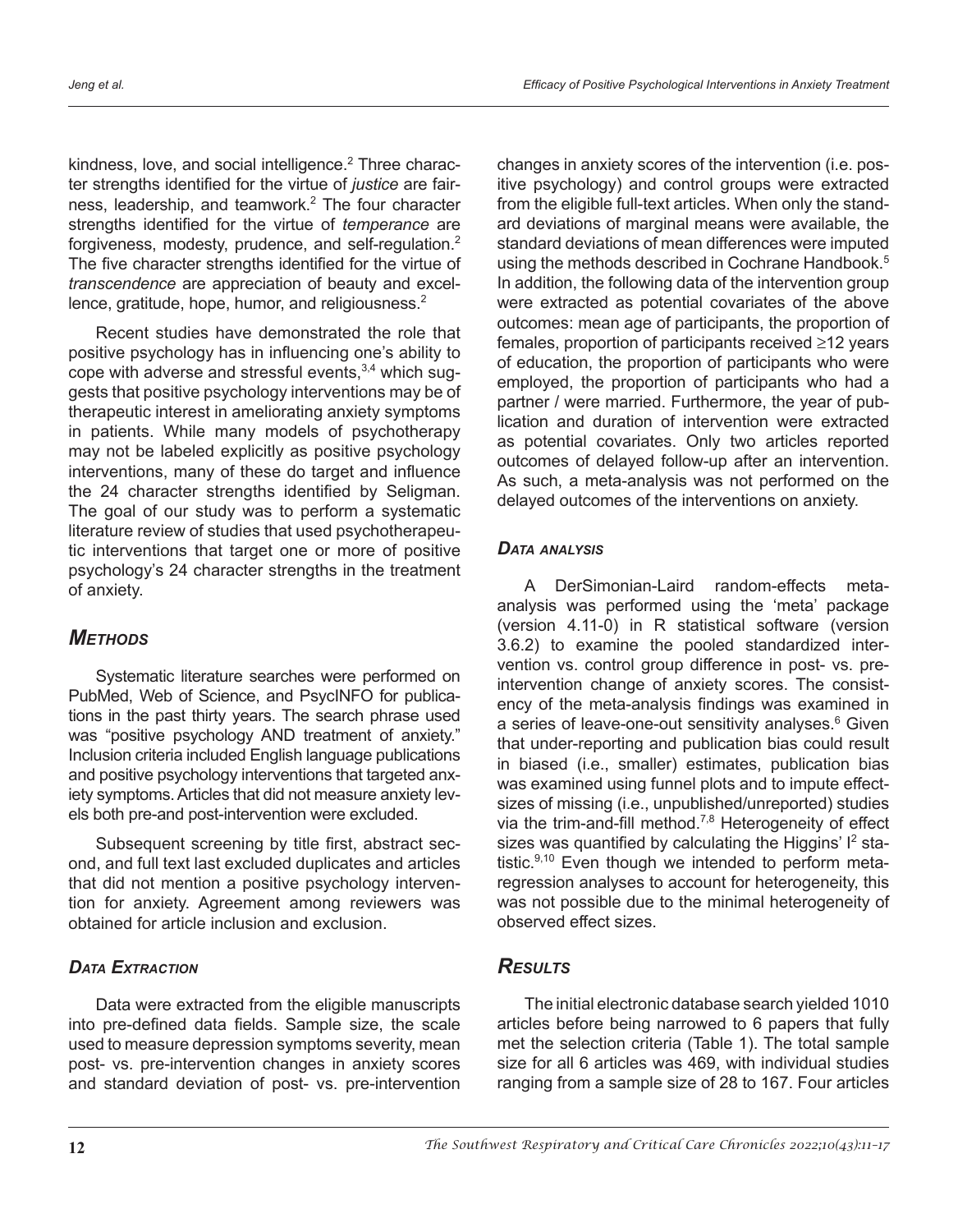| <b>Reference</b>                    | <b>Title</b>                                                                                                                                                                                                                   | <b>Sample</b>                                                                                                                     | <b>Intervention</b>                                                                                                                                                                      | Important<br><b>Measures</b>                                                                                                | <b>Main Findings</b>                                                                                                                                                     |
|-------------------------------------|--------------------------------------------------------------------------------------------------------------------------------------------------------------------------------------------------------------------------------|-----------------------------------------------------------------------------------------------------------------------------------|------------------------------------------------------------------------------------------------------------------------------------------------------------------------------------------|-----------------------------------------------------------------------------------------------------------------------------|--------------------------------------------------------------------------------------------------------------------------------------------------------------------------|
| Liu<br>$2008^{11}$                  | A study on<br>the efficacy of<br>body-mind-spirit<br>group therapy<br>for patients with<br>breast cancer                                                                                                                       | $n = 28$<br>Participants were<br>diagnosed with<br>breast cancer.<br>Patients did<br>not have a<br>specific anxiety<br>diagnosis. | Body-mind-spirit<br>therapy integrating<br>positive psychology<br>and forgiveness and<br>Eastern/Chinese<br>philosophy                                                                   | <b>State Anxiety</b><br>Inventory                                                                                           | Greater reduction<br>in anxiety levels in<br>body-mind-spirit<br>therapy compared<br>to standard<br>physician care                                                       |
| Manicavasagar<br>2014 <sup>12</sup> | Feasibility and<br>Effectiveness<br>of a Web-Based<br>Positive<br>Psychology<br>Program for Youth<br>Mental Health:<br>Randomized<br><b>Controlled Trial</b>                                                                   | $n = 167$<br>Participants were<br>minors aged<br>$12-18$ years old.                                                               | <b>Bite Back website</b><br>positive psychology<br>program with<br>interactive exercises<br>to improve well-being                                                                        | Depression<br><b>Anxiety Stress</b><br>Scale-Short<br>form<br>Short<br>Warwick-<br>Edinburgh<br>Mental Well-<br>Being Scale | Significant<br>reductions were<br>seen in stress and<br>depression levels<br>with participation<br>in the Bite Back<br>program                                           |
| Mira<br>2018 <sup>13</sup>          | Exploring the<br>Incorporation<br>of a Positive<br>Psychology<br>Component<br>in a Cognitive<br>Behavioral<br>Internet-Based<br>Program for<br>Depressive<br>Symptoms.<br>Results<br>Throughout the<br>Intervention<br>Process | $n = 103$<br>Participants were<br>diagnosed with<br>depression, not<br>anxiety.                                                   | Four CBT focused<br>modules and four<br>positive psychology<br>(PP) focused<br>modules increasing<br>meaningful<br>experiences and<br>learning how to live                               | Overall<br>Anxiety<br>Severity and<br>Impairment<br>Scale<br>Positive and<br>Negative<br><b>Affect Scale</b>                | <b>OASIS</b> measure<br>decreased during<br>both the CBT<br>and PP modules<br>while PANAS+<br>measure showed<br>improvement upon<br>completion of the<br>PP modules only |
| Taylor<br>2018 <sup>14</sup>        | Upregulating the<br>positive affect<br>system in anxiety<br>and depression:<br>Outcomes of a<br>positive activity<br>intervention                                                                                              | $n = 29$<br>Participants<br>all had been<br>diagnosed with<br>anxiety.                                                            | Positive Activity<br>Intervention had<br>modules including<br>"Gratitude: Counting<br>One's Blessings"<br>and "Optimism: Best<br>Possible Future" all<br>focused on bettering<br>oneself | Overall<br>Anxiety<br>Severity and<br>Impairment<br>Scale                                                                   | Greater<br>improvement in<br>well-being and<br>a decrease in<br>anxiety in the<br>positive activity<br>intervention group<br>compared to those<br>in the control group   |

**Table 1. Studies on Positive Psychology Interventions**

(*continued*)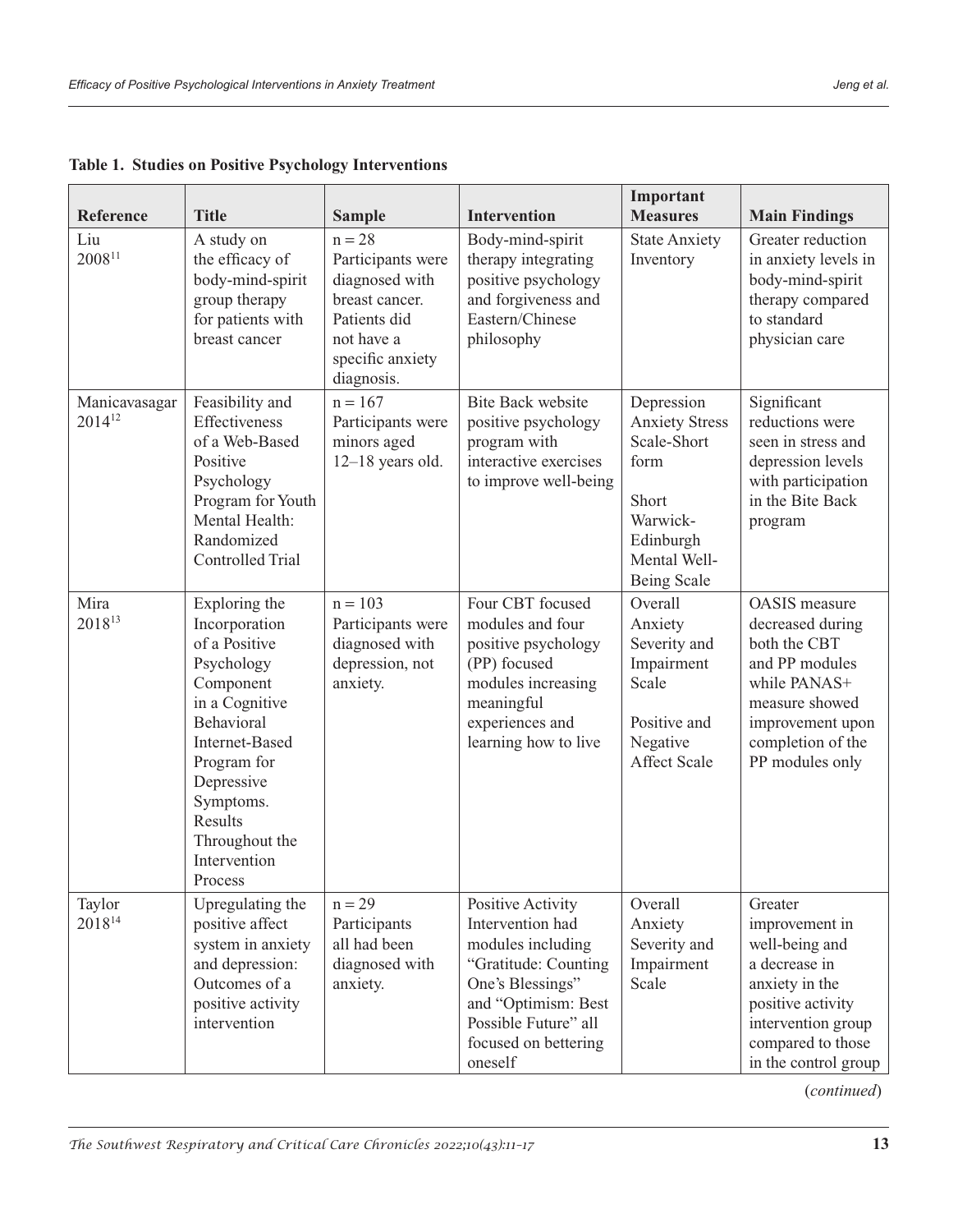| Reference                   | <b>Title</b>                                                                                                                                                                                                                            | <b>Sample</b>                                                                                           | <b>Intervention</b>                                                                                                                                                                    | Important<br><b>Measures</b>                              | <b>Main Findings</b>                                                                                                   |
|-----------------------------|-----------------------------------------------------------------------------------------------------------------------------------------------------------------------------------------------------------------------------------------|---------------------------------------------------------------------------------------------------------|----------------------------------------------------------------------------------------------------------------------------------------------------------------------------------------|-----------------------------------------------------------|------------------------------------------------------------------------------------------------------------------------|
| Vilhauer<br>$2011^{15}$     | <b>Treating Major</b><br>Depression by<br><b>Creating Positive</b><br>Expectations for<br>the Future: A<br>Pilot Study for the<br>Effectiveness of<br>Future-Directed<br>Therapy (FDT)<br>on Symptom<br>Severity and<br>Quality of Life | $n = 38$<br>Participants were<br>diagnosed with<br>depression, not<br>anxiety.                          | Future-Directed<br>Therapy focused on<br>the process of change<br>and how thought<br>process directly<br>affects the future and<br>increasing positive<br>thinking about the<br>future | <b>Beck Anxiety</b><br>Inventory                          | Future-directed<br>therapy had<br>a significant<br>reduction in<br>anxiety symptoms<br>pre- and post-<br>intervention. |
| Ruini<br>2009 <sup>16</sup> | School<br>intervention<br>for promoting<br>psychological<br>well-being in<br>adolescence                                                                                                                                                | $n = 104$<br>Participants were<br>students in 9 <sup>th</sup><br>and $10th$ grade in<br>Northern Italy. | Identifying<br>positive and<br>negative emotions,<br>recording them,<br>and then cognitive<br>restructuring through<br>role play.                                                      | Revised<br>Children's<br>Manifest<br><b>Anxiety Scale</b> | Significant p-value<br>$(p < 0.5)$ that<br>supports a positive<br>effect of the well-<br>being therapy on<br>anxiety   |

|  |  |  |  | Table 1. Studies on Positive Psychology Interventions (continued) |  |
|--|--|--|--|-------------------------------------------------------------------|--|
|--|--|--|--|-------------------------------------------------------------------|--|

had an adult sample (>18 years old); the remaining two had participants under 18 (ages 12, 16). In five of the included studies, participants presented with anxiety symptoms, while one study by Taylor et al. reported an official diagnosis of anxiety disorders. These interventions decreased anxiety symptoms in all the studies.

#### *Post- vs. pre-intervention difference*

Positive psychology interventions were observed to significantly decrease standardized anxiety scores compared to the controls (pooled Cohen's  $d = -0.18$ ,  $[-0.35, -0.01]$ ,  $p = 0.041$ ) (Figure 1). The included six studies used six different measures of anxiety. As a result, it was not possible to conduct sensitivity analyses categorized based on the anxiety scale. Excluding any one of the six studies $11-16$  resulted in the loss of significance of the poo led estimate (Table 2). Furthermore, the funnel plot of effect sizes revealed the possibility of publication bias (Figure 2). To address the impact of publication bias on the pooled outcomes, two effect sizes of potentially unreported studies were imputed using the trim-and-fill method, and the data were re-analyzed, including these two effect sizes. Previously observed statistical significance of the

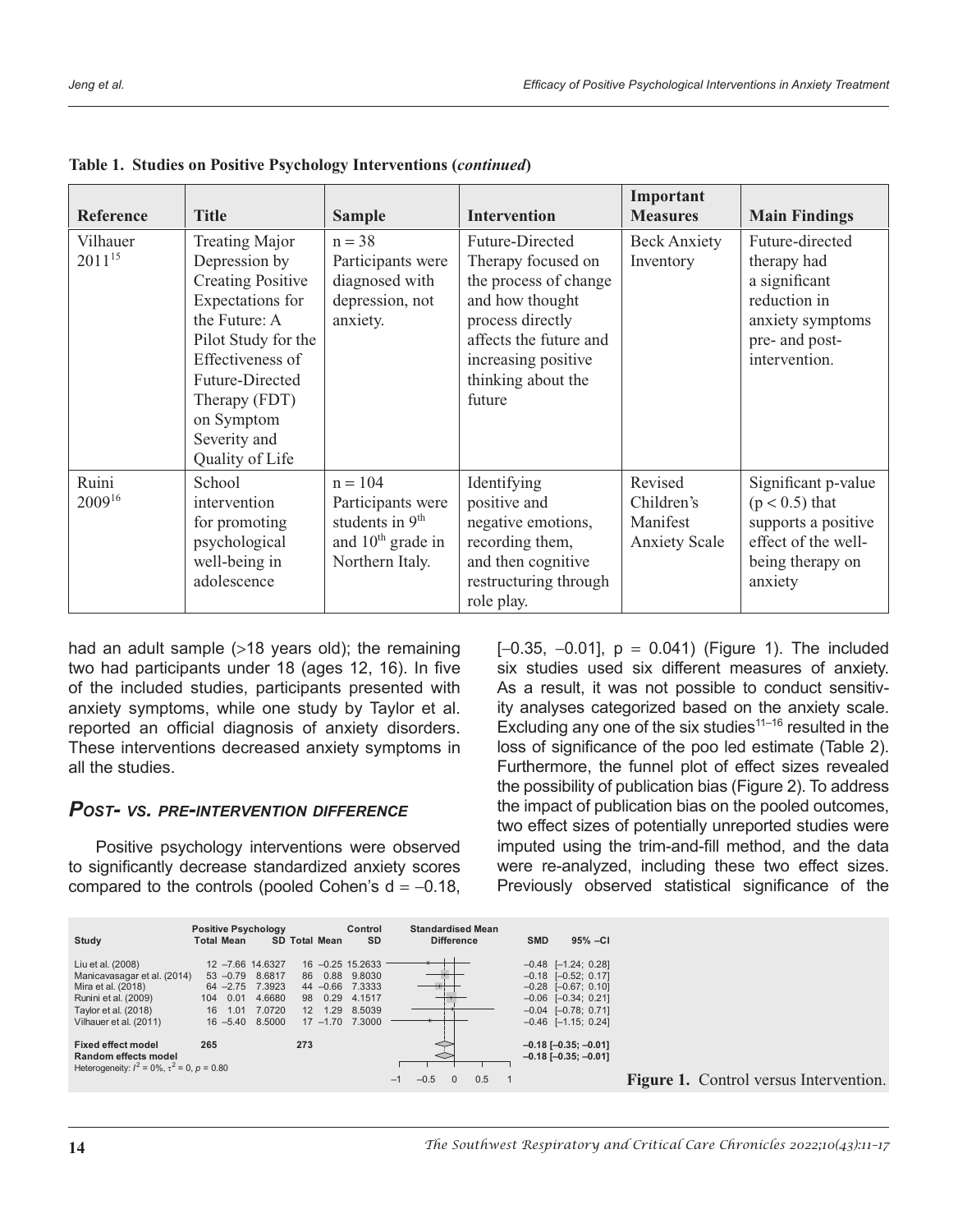| <b>Omitted Study</b> | <b>SMD</b> | $95\% -CI$           | p-value | $\tau^2$     | $I^2(%)$ |
|----------------------|------------|----------------------|---------|--------------|----------|
| Liu(2008)            | $-0.1627$  | $[-0.3389; 0.0135]$  | 0.0703  |              |          |
| Manicavasagar (2014) | $-0.1795$  | $[-0.3777; 0.0187]$  | 0.076   |              |          |
| Mira (2018)          | $-0.1533$  | $[-0.3450; 0.0383]$  | 0.1169  |              |          |
| Runini (2009)        | $-0.2518$  | $[-0.4710; -0.0327]$ | 0.0243  |              |          |
| Taylor (2018)        | $-0.1868$  | $[-0.3631; -0.0105]$ | 0.0379  |              |          |
| Vilhauer $(2011)$    | $-0.1606$  | $[-0.3378; 0.0165]$  | 0.0755  |              |          |
| Pooled estimate      | $-0.1788$  | $[-0.3505; -0.0072]$ | 0.0411  | $\mathbf{0}$ |          |

**Table 2. Results of Leave-one-out Sensitivity Analyses**

pooled effect was not seen following this statistical correction for publication bias (pooled Cohen's  $d = -0.14$ ,  $[-0.31, 0.02]$ ,  $p = 0.086$ ). There was minimal heterogeneity between the examined effect sizes ( $\tau^2 = 0.00$ ;  $I^2 =$ 00.0%,  $p = 0.804$ ) (see Table 2 and Figures 1 and 2).

### *Discussion*

The six studies demonstrate the therapeutic benefit of focusing on positive psychology character strengths



**Figure 2.** Funnel plot of effect sizes.

in psychotherapeutic interventions and its role in alleviating anxiety symptoms. Improvement in anxiety symptoms was achieved regardless of the nature of the PPI used. These interventions included promoting spirituality, forgiveness, gratitude, hope, acts of kindness, and optimisim.<sup>11–16</sup> Positive psychological interventions were found to be superior to cognitive behavioral therapy (CBT) in promoting positive affect.<sup>13</sup> Moreover, PPI are usually very feasible. They are usually composed of few in-person or virtual sessions or can be delivered via online programs or self-help books. With such feasibility, PPI can help addressing the lack of mental health providers in some communities.

Studies have shown that an individual's personality has a neurocognitive basis and that many personality traits are correlated with certain psychiatric disorders.17,18 Personality traits are not merely abstractions of human behavior, but rather are measurable traits of therapeutic interest that are malleable, with the ability to change just as the brain can undergo plastic changes. It is equally important to treat psychopathologies and promote protective factors during the treatment of psychiatric disorders.

Generalized anxiety disorder is a chronic disorder, and for many patients, this means the requirement of lifelong medication management. However, due to the unwanted side effects and financial burden that pharmaceutical interventions can pose to anxiety patients, this is not ideal. Thus, it should be a fundamental goal of psychotherapy to better prepare and equip patients with long-term changes in their resilience that will aid them when encountering life stressors. A recent study that sought to determine whether positive psychology interventions have lasting effects on an individual's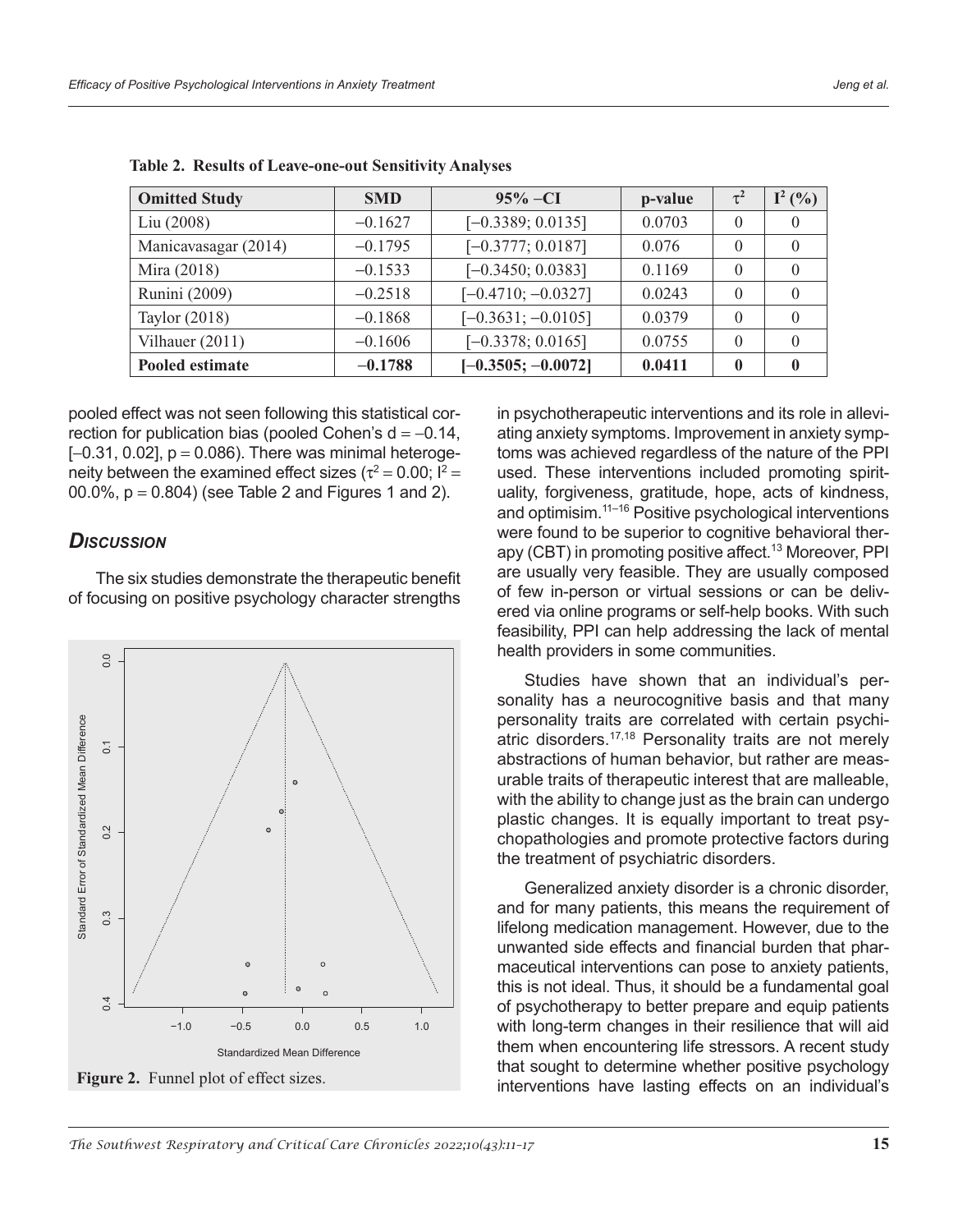happiness demonstrated that specific positive psychology exercises could increase happiness and decrease depressive symptoms 6 months post-intervention.<sup>2</sup> Another study showed the long-term benefit that a positive psychology intervention had on positive thinking and coping skills.<sup>3</sup> The results of these two studies illustrate the lasting benefits of bolstering positive psychology character strengths as therapeutic targets for patients. It is undoubtedly difficult to 'cure' patients' anxiety due to the inevitable stressors that they will continue to encounter throughout their lifetimes. However, the utilization of positive psychological interventions could provide long-term improvements to patients' quality of life.

This literature review has some limitations. First, patients with only comorbid anxiety and depression disorders were excluded. Second, interventions varied significantly among the included studies, which does not allow for reaching a conclusion about the effectiveness of a particular intervention. Third, some of the included interventions use some CBT techniques, such as changing thought processes. Thus, it is hard to recognize how much therapeutic benefits were obtained from CBT versus the new interventions themselves.

### *Conclusions*

Positive psychological interventions are beneficial in alleviating anxiety symptoms from the studies evaluated in the review. There is a need for more studies to assess the efficacy and the feasibility of incorporating specific interventions into the traditional mental health care.

**Article citation:** Jeng V, Pham T, Baronia R, Kahathuduwa C, Amor W, Ibrahim Y. Efficacy of positive psychological interventions in anxiety treatment. The Southwest Respiratory and Critical Care Chronicles 2022;10(43):11–17 **From:** Department of Psychiatry, Texas Tech University Health Sciences Center, Lubbock, Texas **Submitted:** 12/20/2021 **Accepted:** 3/24/2022 **Conflicts of interest:** none

This work is licensed under a Creative Commons Attribution-ShareAlike 4.0 International License.

#### *References*

- **1.** Seligman MEP, Csikszentmihalyi M. Positive psychology: An introduction. Am Psychol 2000;55(1):5–14.
- **2.** Seligman MEP, Steen TA, Park N, Peterson C. Positive psychology progress: Empirical validation of interventions. Am Psychol 2005;60(5):410–21.
- **3.** Yi-Chen Chiang CYL, Yu-Yun Hsu HLS. Effectiveness of a mind training and positive psychology program on coping skills in school children in Taiwan. J Child Adolesc Behav 2015;3:246.
- **4.** Folkman S, Moskowitz, J. Positive psychology from a coping perspective. Psychol Inq 2003;14(2):121–5.
- **5.** Higgins JP, Altman D. Imputing standard deviations for changes from baseline. In: Cochrane Handbook for Systematic Reviews of Interventions. Cochrane Book Series. Chichester, UK: Wiley; 2008.
- **6.** Patsopoulos NA, Evangelou E, Ioannidis JP. Sensitivity of between-study heterogeneity in meta-analysis: proposed metrics and empirical evaluation. Int J Epidemiol. 2008;37: 1148–57.
- **7.** Duval S, Tweedie R. A nonparametric "trim and fill" method of accounting for publication bias in meta-analysis. J Am Stat Assoc 2000;95:89–98.
- **8.** Duval S, Tweedie R. Trim and fill: A simple funnelplot-based method of testing and adjusting for publication bias in meta-analysis. Biometrics 2000;56:455–63.
- **9.** Higgins J, Thompson SG. Quantifying heterogeneity in a meta analysis. Statistics in medicine. 2002;21:1539–58.
- **10.** Higgins JP, Green S. Cochrane handbook for systematic reviews of interventions: Wiley Online Library 2008.
- **11.** Liu CJ, Hsiung PC, Chang KJ, Liu YF, et al. A study on the efficacy of body-mind-spirit group therapy for patients with breast cancer. J Clin Nurs 2008;17(19):2539–49.
- **12.** Manicavasagar V, Horswood D, Burckhardt R, et al. Feasibility and effectiveness of a web-based positive psychology program for youth mental health: randomized controlled trial. J Med Internet Res 2014 Jun 4;16(6):e140.
- **13.** Mira A, Bretón-López J, Enrique Á, et al. exploring the incorporation of a positive psychology component in a cognitive behavioral internet-based program for depressive symptoms. Results throughout the intervention process. Front Psychol 2018 Nov 29;9:2360.
- **14.** Taylor CT, Lyubomirsky S & Stein MB. Upregulating the positive affect system in anxiety and depression: Outcomes of a positive activity intervention. Depress Anxiety 2017;34(3):267–80.
- **15.** Vilhauer JS, Young S, Kealoha C, et al. Treating major depression by creating positive expectations for the future: A pilot study for the effectiveness of Future-Directed Therapy